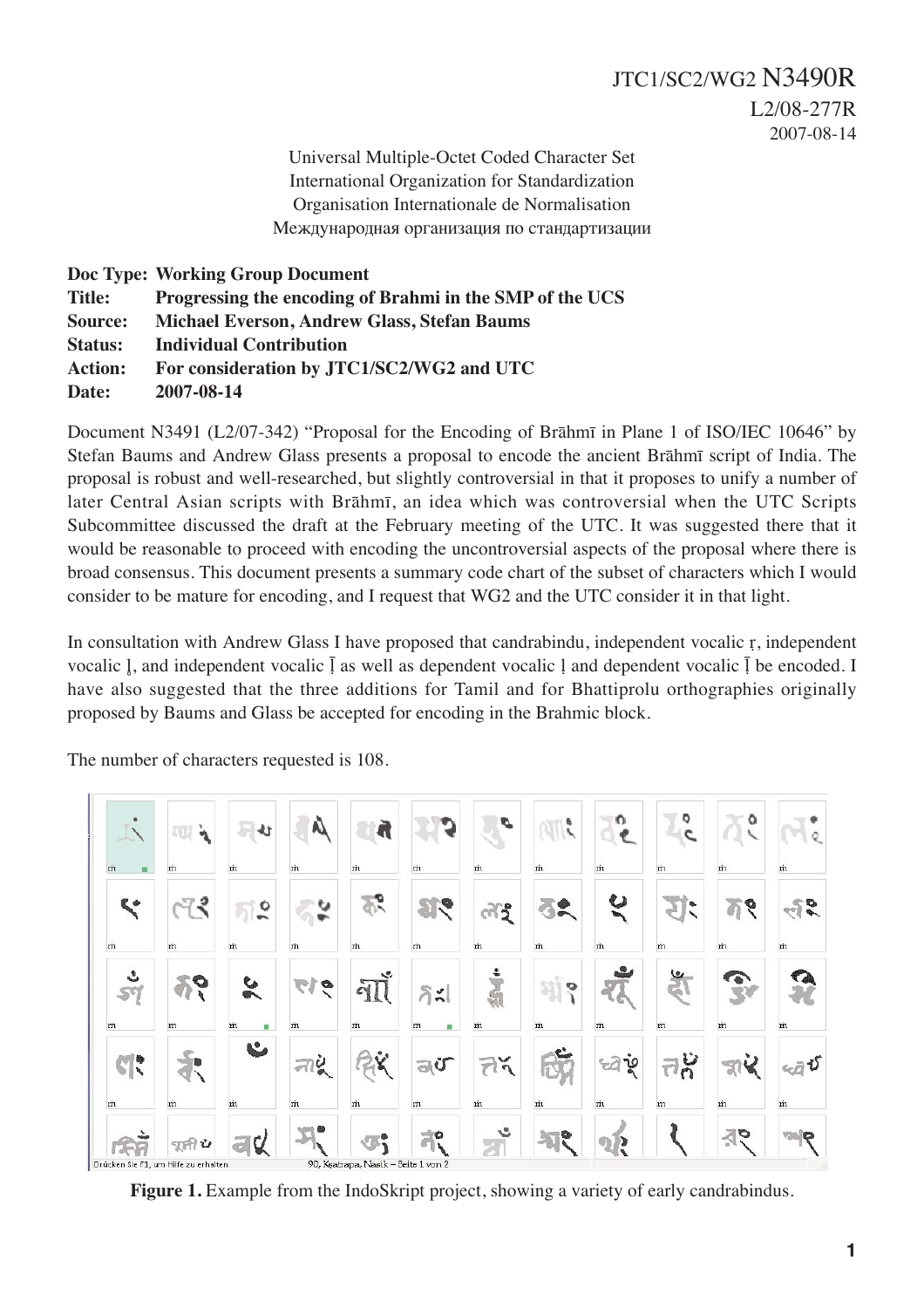

**Figure 2.** Example from the IndoSkript project, showing a variety of early independent vocalic r's.

| SI IndoSkript<br>Allgemein Ansicht Funktionen ? |                          |   |                                   |  |  |   |
|-------------------------------------------------|--------------------------|---|-----------------------------------|--|--|---|
| <b>Brahmi</b>                                   | (alle Schriftsätze)<br>▼ | ▼ | sql abc 丽 廿 008 A 123 / 2 太 V W T |  |  |   |
|                                                 |                          |   | Ŧ                                 |  |  | ÷ |

**Figure 3.** Example from the IndoSkript project, showing a variety of early independent vocalic  $\vec{r}$ 's.



Figure 4. Example from the IndoSkript project, showing a variety of early independent vocalic l's.



**Figure 5.** Example from the IndoSkript project, showing a variety of early independent vocalic  $\vec{l}$ 's.

### **Unicode Character Properties.**

```
11000;BRAHMI SIGN CANDRABINDU;Mn;0;NSM;;;;;N;;;;;
11001;BRAHMI SIGN ANUSVARA;Mn;0;NSM;;;;;N;;;;;
11002;BRAHMI SIGN VISARGA;Mc;0;L;;;;;;N;;;;;
11003;BRAHMI SIGN JIHVAMULIYA;Lo;0;ON;;;;;N;;;;;
11004;BRAHMI SIGN UPADHMANIYA;Lo;0;ON;;;;;N;;;;;
11005;BRAHMI LETTER A;Lo;0;L;;;;;;N;;;;;
11006;BRAHMI LETTER AA;Lo;0;L;;;;;N;;;;;
11007;BRAHMI LETTER I;Lo;0;L;;;;;N;;;;;
11008;BRAHMI LETTER II;Lo;0;L;;;;;;N;;;;;
11009;BRAHMI LETTER U;Lo;0;L;;;;;N;;;;;
1100A;BRAHMI LETTER UU;Lo;0;L;;;;;;N;;;;;
1100B;BRAHMI LETTER VOCALIC R;Lo;0;L;;;;;N;;;;;;
1100C;BRAHMI LETTER VOCALIC RR;Lo;0;L;;;;;N;;;;;;
1100D;BRAHMI LETTER VOCALIC L;L_0;0;L;j;j;N;j;j;j;1100E;BRAHMI LETTER VOCALIC LL;Lo;0;L;;;;;N;;;;;;
1100F;BRAHMI LETTER E;Lo;0;L;;;;;;;;;;;;
11010;BRAHMI LETTER AI;Lo;0;L;;;;;;N;;;;;
11011;BRAHMI LETTER O;Lo;0;L;;;;;N;;;;;
11012;BRAHMI LETTER AU;Lo;0;L;;;;;;N;;;;;
11013;BRAHMI LETTER KA;Lo;0;L;;;;;;N;;;;;
```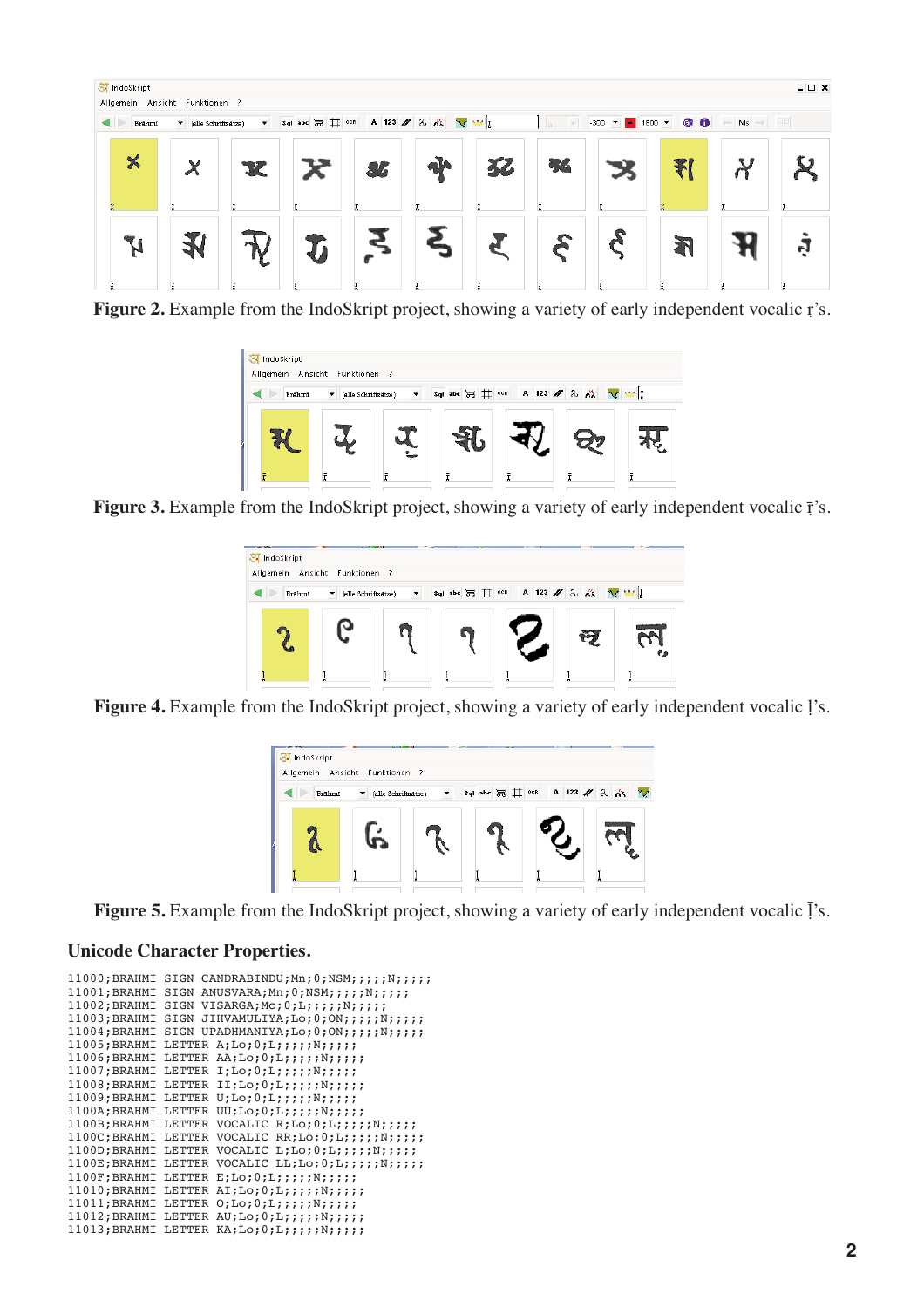11014;BRAHMI LETTER KHA;Lo;0;L;;;;;;N;;;;;  $11015;$ BRAHMI LETTER GA;Lo;0;L;;;;;N;;;;; 11016;BRAHMI LETTER GHA;Lo;0;L;;;;;N;;;;; 11017;BRAHMI LETTER NGA;Lo;0;L;;;;;;N;;;;;  $11018;$ BRAHMI LETTER CA;Lo;0;L;;;;;;;;;;; 11019;BRAHMI LETTER CHA;Lo;0;L;;;;;N;;;;; 1101A;BRAHMI LETTER JA;Lo;0;L;;;;;N;;;;;  $1101B$ ; BRAHMI LETTER JHA; Lo; 0; L;;;;;;N;;;;; 1101C;BRAHMI LETTER NYA;Lo;0;L;;;;;;N;;;;; 1101D;BRAHMI LETTER TTA;Lo;0;L;;;;;N;;;;; 1101E;BRAHMI LETTER TTHA;Lo;0;L;;;;;;;;;;;; 1101F;BRAHMI LETTER DDA;Lo;0;L;;;;;;;;;;;;;; 11020;BRAHMI LETTER DDHA;Lo;0;L;;;;;N;;;;;  $11021;$ BRAHMI LETTER NNA;Lo;0;L;;;;;N;;;;; 11022;BRAHMI LETTER TA;Lo;0;L;;;;;N;;;;;  $11023$ ; BRAHMI LETTER THA; Lo; 0; L;;;;;;N;;;;;  $11024;$ BRAHMI LETTER DA;Lo;0;L;;;;;;;;;;;  $11025;$ BRAHMI LETTER DHA;Lo;0;L;;;;;;N;;;;;  $11026;$ BRAHMI LETTER NA;Lo;0;L;;;;;N;;;;;  $11027;$ BRAHMI LETTER PA;Lo;0;L;;;;;N;;;;; 11028;BRAHMI LETTER PHA;Lo;0;L;;;;;;N;;;;;  $11029$ ;BRAHMI LETTER BA;Lo;0;L;;;;;N;;;;; 1102A;BRAHMI LETTER BHA;Lo;0;L;;;;;;N;;;;;  $1102B$ ; BRAHMI LETTER MA; Lo; 0; L;;;;;;N;;;;; 1102C;BRAHMI LETTER YA;Lo;0;L;;;;;;N;;;;; 1102D;BRAHMI LETTER RA;Lo;0;L;;;;;;;;;;;;  $1102E;$ BRAHMI LETTER LA;Lo;0;L;;;;;;;;;;;; 1102F;BRAHMI LETTER VA;Lo;0;L;;;;;;N;;;;;  $11030$ ; BRAHMI LETTER SHA; Lo; 0; L;;;;;;N;;;;;; 11031;BRAHMI LETTER SSA;Lo;0;L;;;;;;;;;;;  $11032;$ BRAHMI LETTER SA;Lo;0;L;;;;;;;;;;;;  $11033;$ BRAHMI LETTER HA;Lo;0;L;;;;;N;;;;;  $11034$ ;BRAHMI LETTER LLA;Lo; $0;L;$ ;;;;;N;;;;;  $11035;$ BRAHMI LETTER OLD TAMIL LLLA;Lo;0;L;;;;;;;;;;;;  $11036$ ;BRAHMI LETTER OLD TAMIL RRA;Lo;0;L;;;;;;;;;;;; 11037;BRAHMI LETTER OLD TAMIL NNNA;Lo;0;L;;;;;N;;;;;;  $11038$ ; BRAHMI VOWEL SIGN AA; Mc; 0; L;;;;;;;;;;;;;  $11039;$ BRAHMI VOWEL SIGN BHATTIPROLU AA;Mc;0;L;;;;;N;;;;;; 1103A;BRAHMI VOWEL SIGN I;Mc;0;L;;;;;N;;;;; 1103B;BRAHMI VOWEL SIGN II;Mc;0;L;;;;;N;;;;;  $1103C$ ; BRAHMI VOWEL SIGN U; Mn; 0; NSM;;;;;;N;;;;;;  $1103D;$ BRAHMI VOWEL SIGN UU;Mn;0;NSM;;;;;N;;;;;; 1103E;BRAHMI VOWEL SIGN VOCALIC R;Mn;0;NSM;;;;;N;;;;; 1103F;BRAHMI VOWEL SIGN VOCALIC RR;Mn;0;NSM;;;;;;N;;;;; 11040;BRAHMI VOWEL SIGN VOCALIC L;Mn;0;NSM;;;;;N;;;;; 11041;BRAHMI VOWEL SIGN VOCALIC LL;Mn;0;NSM;;;;;;N;;;;; 11042;BRAHMI VOWEL SIGN E;Mn;0;NSM;;;;;;N;;;;; 11043;BRAHMI VOWEL SIGN AI;Mn;0;NSM;;;;;N;;;;;; 11044;BRAHMI VOWEL SIGN O;Mc;0;L;;;;;N;;;;; 11045;BRAHMI VOWEL SIGN AU;Mc;0;L;;;;;N;;;;; 11046;BRAHMI SIGN VIRAMA;Mn;9;NSM;;;;;N;;;;; 11047;BRAHMI DANDA;Po;0;L;;;;;;N;;;;; 11048;BRAHMI DOUBLE DANDA;Po;0;L;;;;;N;;;;; 11049:BRAHMI PUNCTUATION DOT;Po;0;L;;;;;N;;;;;; 1104A;BRAHMI PUNCTUATION DOUBLE DOT;Po;0;L;;;;;N;;;;; 1104B;BRAHMI PUNCTUATION LINE;Po;0;L;;;;;N;;;;; 1104C;BRAHMI PUNCTUATION CRESCENT BAR; Po; 0; L;;;;; N;;;;;; 1104D;BRAHMI PUNCTUATION LOTUS;Po;0;L;;;;;;;;;;;;  $11052;$ BRAHMI NUMBER ONE;No;0;L;;1;1;1;N;;;;;; 11053;BRAHMI NUMBER TWO;No;0;L;;2;2;2;N;;;;;  $11054$ ; BRAHMI NUMBER THREE; No; 0; L;; 3; 3; 3; N;;;;;;  $11055;$ BRAHMI NUMBER FOUR;No;0;L;;4;4;4;N;;;;;;  $11056$ ; BRAHMI NUMBER FIVE; No; 0; L;;5;5;5;N;;;;;; 11057;BRAHMI NUMBER SIX;No;0;L;;6;6;6;N;;;;;; 11058;BRAHMI NUMBER SEVEN;No;0;L;;7;7;7;N;;;;;; 11059;BRAHMI NUMBER EIGHT;No;0;L;;8;8;8;N;;;;; 1105A;BRAHMI NUMBER NINE;No;0;L;;9;9;9;N;;;;;; 1105B;BRAHMI NUMBER TEN;No;0;L;;10;10;10;N;;;;;; 1105C;BRAHMI NUMBER TWENTY;No;0;L;;20;20;20;N;;;;;;  $1105D;$ BRAHMI NUMBER THIRTY;No;0;L;;30;30;30;N;;;;;; 1105E;BRAHMI NUMBER FORTY;No;0;L;;40;40;40;N;;;;;; 1105F;BRAHMI NUMBER FIFTY;No;0;L;;50;50;50;N;;;;;;  $11060$ ; BRAHMI NUMBER SIXTY; No; 0; L;; 60; 60; 60; N;;;;;; 11061;BRAHMI NUMBER SEVENTY;No;0;L;;70;70;70;N;;;;;;  $11062;$ BRAHMI NUMBER EIGHTY;No;0;L;;80;80;80;N;;;;;;  $11063$ ; BRAHMI NUMBER NINETY; No; 0; L;; 90; 90; 90; N;;;;; 11064;BRAHMI NUMBER ONE HUNDRED;No;0;L;;100;100;100;N;;;;; 11065;BRAHMI NUMBER ONE THOUSAND;No;0;L;;1000;1000;1000;N;;;;; 11066;BRAHMI DIGIT ZERO;Nd;0;L;;0;0;0;N;;;;;; 11067;BRAHMI DIGIT ONE;Nd;0;L;;1;1;1;1;N;;;;; 11068;BRAHMI DIGIT TWO;Nd;0;L;;2;2;2;N;;;;; 11069;BRAHMI DIGIT THREE;Nd;0;L;;3;3;3;N;;;;; 1106A;BRAHMI DIGIT FOUR;Nd;0;L;;4;4;4;N;;;;;; 1106B;BRAHMI DIGIT FIVE;Nd;0;L;;5;5;5;N;;;;;; 1106C;BRAHMI DIGIT SIX;Nd;0;L;;6;6;6;N;;;;; 1106D;BRAHMI DIGIT SEVEN;Nd;0;L;;7;7;7;N;;;;; 1106E;BRAHMI DIGIT EIGHT;Nd;0;L;;8;8;8;N;;;;; 1106F;BRAHMI DIGIT NINE;Nd;0;L;;9;9;9;N;;;;;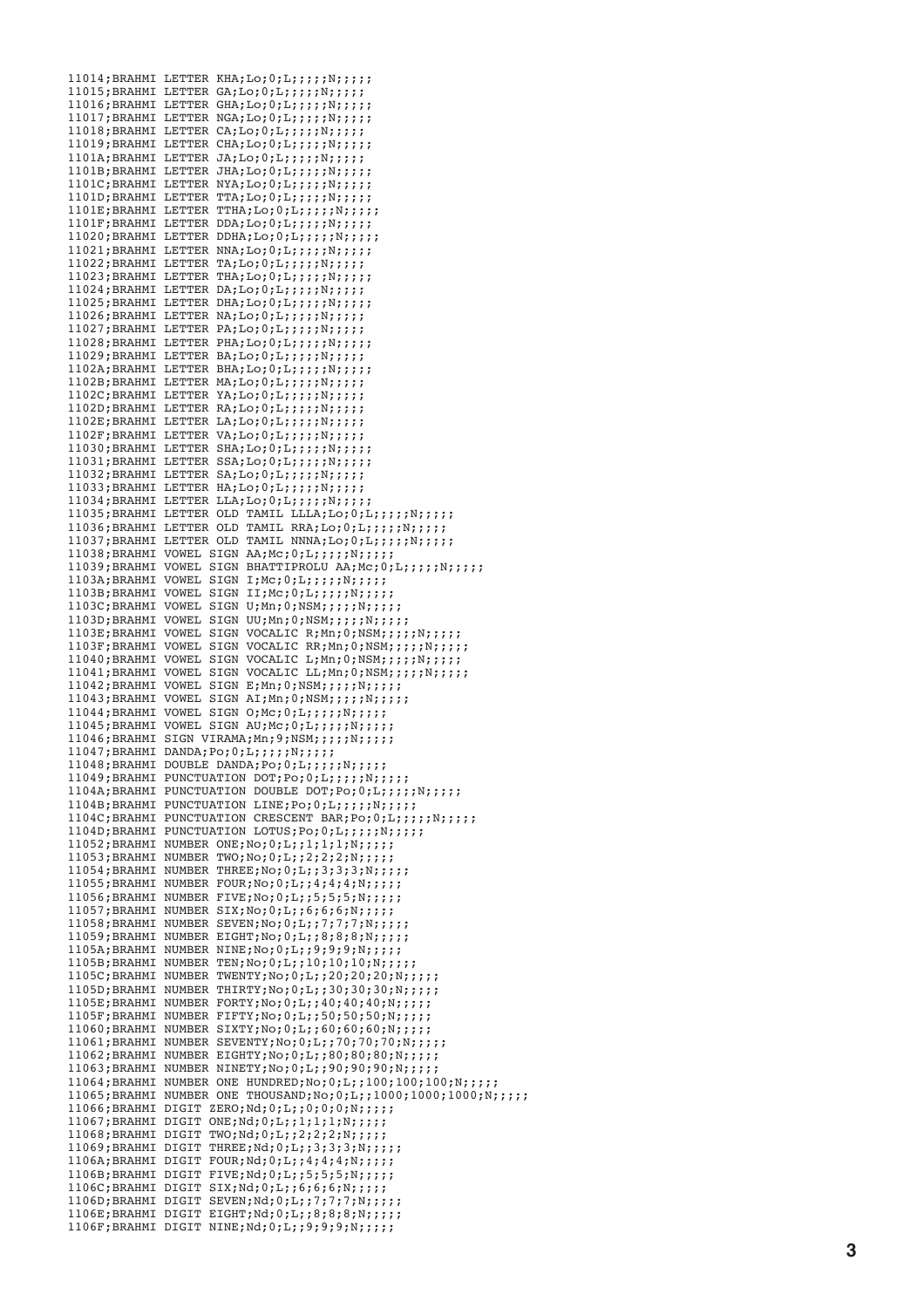# 11000 Brahmi 1107F

|                |                                                           |                       |                              |                                           |                                                       | 1100 1101 1102 1103 1104 1105 1106 1107 |                          |  |
|----------------|-----------------------------------------------------------|-----------------------|------------------------------|-------------------------------------------|-------------------------------------------------------|-----------------------------------------|--------------------------|--|
| 0              | ः                                                         | $\Delta$              | $\mathbf{r}$                 | $\mathcal{T}$                             | ्                                                     |                                         | $\overline{\phantom{a}}$ |  |
| 1              | 11000<br>$\mathcal{L}_{\mathcal{A}}$                      | 11010<br>П.           | 11020<br>$\top$              | 11030<br>ヒ                                | 11040<br>ू                                            |                                         | 11060<br>X               |  |
| $\overline{2}$ | 11001<br>$\bigcirc$                                       | 11011                 | 11021<br>$\lambda$           | 11031<br>․                                | 11041<br>$\overline{\mathbb{C}}$ .                    |                                         | 11061<br>$\mathbf 0$     |  |
|                | 11002<br>$\mathbf{X}$                                     | 11012<br>╈            | 11022<br>$\odot$             | 11032<br>Ს                                | 11042 11052<br>$\overline{\mathcal{L}}_{\mathcal{F}}$ | $=$                                     | 11062<br>$\bigoplus$     |  |
| 3              | 11003                                                     | 11013                 | 11023                        | 11033                                     | 11043                                                 | 11053                                   | 11063                    |  |
| 4              | 0<br>11004                                                | $\bigcap$<br>11014    | $\big\}$<br>11024            | し<br>11034                                | - 호마<br>11044                                         | $\equiv$  <br>11054                     | $\mathcal{H}$<br>11064   |  |
| 5              | Н                                                         | $\Lambda$             | $D \mid$                     | $\mathbf{\varphi}$                        | ैं $\mathbb{R}^+$                                     | $+$                                     | $\overline{\mathcal{A}}$ |  |
| 6              | 11005<br>十                                                | 11015<br>له           | 11025                        | 11035<br>န                                | 11045 11055<br>$\overline{\circ}$                     | h                                       | 11065                    |  |
|                | 11006                                                     | 11016<br>匚            | 11026<br>l,                  | 11036<br>$\mathbf{L}$                     | 11046                                                 | 11056<br>ေ                              | 11066                    |  |
| $\overline{7}$ | 11007                                                     | 11017                 | 11027                        | 11037                                     | 11047                                                 | 11057                                   | 11067                    |  |
| 8              | 11008                                                     | $\mathsf{d}$<br>11018 | ما<br>11028                  | - 6 -<br>11038                            | $\mathbb I$<br>11048                                  | $\mathcal{P}$<br>11058                  | $\mathbf{z}$<br>11068    |  |
| 9              | 11009                                                     | φ<br>11019            | $\Box$<br>11029              | ं<br>11039                                | 11049                                                 | ゝ<br>11059                              | $\mathbf{3}$<br>11069    |  |
| A              | F.                                                        | EТ                    | $\mathsf{u} \mid \mathsf{q}$ |                                           | ╹╺                                                    | $\mathsf{S}$                            | ⋗                        |  |
|                | 1100A<br>X                                                | 1101A<br>٢            | 1102A<br>୪                   | 1103A<br>щ<br>$\mathcal{L}^{\mathcal{A}}$ | 1104A                                                 | 1105A<br>$\boldsymbol{\alpha}$          | 1106A                    |  |
| B              | 1100B                                                     | 1101B                 | 1102B                        | 1103B                                     | 1104B                                                 | 1105B                                   | 1106B                    |  |
| C              | χ<br>1100C                                                | $\mathsf{P}$<br>1101C | 1102C                        | $\mathcal{L}_{\mathcal{L}}$<br>1103C      | 1104C                                                 | 1105C                                   | 1106C                    |  |
| D              | ?.<br>1100D                                               | $\big($<br>1101D      | 1102D                        | ्<br>1103D                                | ශි<br>1104D                                           | <u>ιν</u><br>1105D                      | Λ<br>1106D               |  |
| Е              | $\mathcal{S}% _{M_{1},M_{2}}^{\alpha,\beta}(\varepsilon)$ |                       |                              |                                           |                                                       |                                         | $\zeta$                  |  |
|                | 1100E                                                     | 1101E                 | 1102E                        | 1103E                                     |                                                       | 1105E<br>$\overline{\mathsf{G}}$        | 1106E<br>໑               |  |
| F              | 1100F                                                     | 1101F                 | 1102F                        | ૢ<br>1103F                                |                                                       | 1105F                                   | 1106F                    |  |

4 Date: 2008-08-14

Printed using UniBook™ (http://www.unicode.org/unibook/)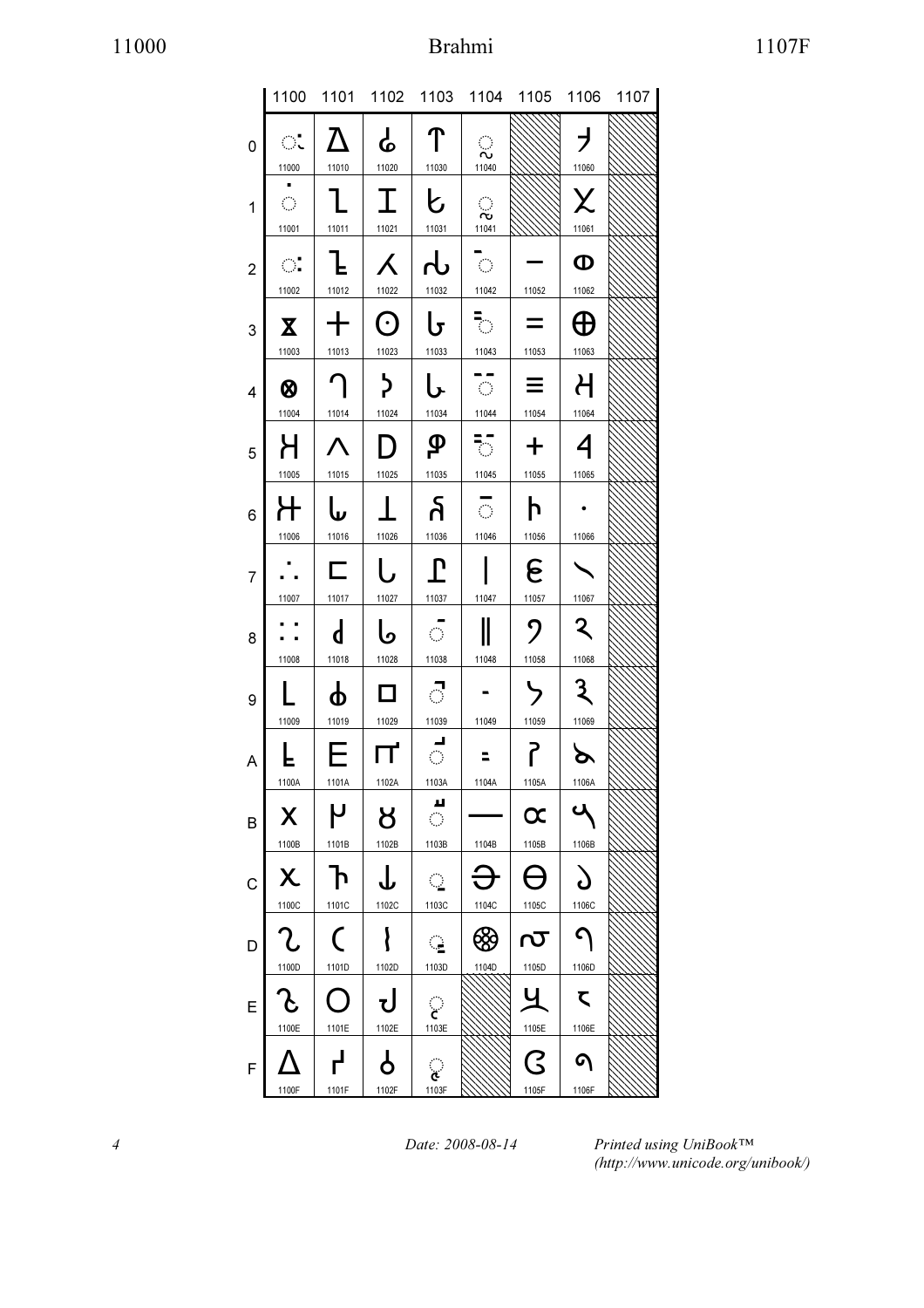# Various signs

- 11000 \$ BRAHMI SIGN CANDRABINDU
- 11001 **BRAHMI SIGN ANUSVARA**
- 11002 : BRAHMI SIGN VISARGA
- 11003 BRAHMI SIGN JIHVAMULIYA
- 11004 BRAHMI SIGN UPADHMANIYA

## Independent vowels

- 11005 H BRAHMI LETTER A
- 11006 H BRAHMI LETTER AA
- 11007 : BRAHMI LETTER I
- 11008 :: BRAHMI LETTER II
- 11009 L BRAHMI LETTER U
- 1100A **L** BRAHMI LETTER UU
- 1100B X BRAHMI LETTER VOCALIC R
- 1100C X BRAHMI LETTER VOCALIC RR
- 1100D **L** BRAHMI LETTER VOCALIC L
- 1100E & BRAHMI LETTER VOCALIC LL
- 1100F  $\triangle$  BRAHMI LETTER E
- 11010 BRAHMI LETTER AI 11011 BRAHMI LETTER O
- 11012 BRAHMI LETTER AU
- 

### Consonants

| 11013 | $^+$         | <b>BRAHMI LETTER KA</b>      |
|-------|--------------|------------------------------|
| 11014 | ∩            | <b>BRAHMI LETTER KHA</b>     |
| 11015 | Λ            | <b>BRAHMI LETTER GA</b>      |
| 11016 | ⊍            | <b>BRAHMI LETTER GHA</b>     |
| 11017 | с            | <b>BRAHMI LETTER NGA</b>     |
| 11018 | d            | <b>BRAHMI LETTER CA</b>      |
| 11019 | ዋ            | <b>BRAHMI LETTER CHA</b>     |
| 1101A | Е            | <b>BRAHMI LETTER JA</b>      |
| 1101B | ٢            | <b>BRAHMI LETTER JHA</b>     |
| 1101C | ጉ            | <b>BRAHMI LETTER NYA</b>     |
| 1101D | $\mathsf{C}$ | <b>BRAHMI LETTER TTA</b>     |
| 1101E | O            | <b>BRAHMILETTER TTHA</b>     |
| 1101F | Ļ,           | <b>BRAHMI LETTER DDA</b>     |
| 11020 | ራ            | <b>BRAHMI LETTER DDHA</b>    |
| 11021 | Ι            | <b>BRAHMI LETTER NNA</b>     |
| 11022 | Χ            | <b>BRAHMI LETTER TA</b>      |
| 11023 | 0            | <b>BRAHMI LETTER THA</b>     |
| 11024 | þ.           | <b>BRAHMI LETTER DA</b>      |
| 11025 | D            | <b>BRAHMI LETTER DHA</b>     |
| 11026 | Τ            | <b>BRAHMI LETTER NA</b>      |
| 11027 | U            | <b>BRAHMI LETTER PA</b>      |
| 11028 | ىا           | <b>BRAHMI LETTER PHA</b>     |
| 11029 | □            | <b>BRAHMI LETTER BA</b>      |
| 1102A | щ            | <b>BRAHMI LETTER BHA</b>     |
| 1102B | ୪            | <b>BRAHMI LETTER MA</b>      |
| 1102C | ↓            | <b>BRAHMI LETTER YA</b>      |
| 1102D | ł            | <b>BRAHMI LETTER RA</b>      |
| 1102E | J            | <b>BRAHMI LETTER LA</b>      |
| 1102F | የ            | <b>BRAHMI LETTER VA</b>      |
| 11030 | ፐ            | <b>BRAHMI LETTER SHA</b>     |
| 11031 | b            | <b>BRAHMI LETTER SSA</b>     |
| 11032 | ጉ            | <b>BRAHMI LETTER SA</b>      |
| 11033 | ს            | <b>BRAHMI LETTER HA</b>      |
| 11034 | Ს            | <b>BRAHMI LETTER LLA</b>     |
| 11035 | ዎ            | BRAHMI LETTER OLD TAMIL LLLA |
| 11036 | á            | BRAHMI LETTER OLD TAMIL RRA  |

11037 **L** BRAHMI LETTER OLD TAMIL NNNA

### Dependent vowel signs

11038 **5 BRAHMI VOWEL SIGN AA** 11039 \$ BRAHMI VOWEL SIGN BHATTIPROLU AA 1103A **behavior of the state** 1103B **BRAHMI VOWEL SIGN II** 1103C Q BRAHMI VOWEL SIGN U 1103D **& BRAHMI VOWEL SIGN UU** 1103E  $\Diamond$  BRAHMI VOWEL SIGN VOCALIC R 1103F & BRAHMI VOWEL SIGN VOCALIC RR 11040 & BRAHMI VOWEL SIGN VOCALIC L 11041 Q BRAHMI VOWEL SIGN VOCALIC LL 11042 **BRAHMI VOWEL SIGN E** 11043 **• BRAHMI VOWEL SIGN AI** 11044  $\overline{6}$  BRAHMI VOWEL SIGN O 11045 <sup>5</sup> BRAHMI VOWEL SIGN AU

### **Sign**

11046 \$ BRAHMI VIRAMA

### Punctuation

11047 BRAHMI DANDA 11048 BRAHMI DOUBLE DANDA 11049 - BRAHMI PUNCTUATION DOT 1104A = BRAHMI PUNCTUATION DOUBLE DOT 1104B - BRAHMI PUNCTUATION LINE 1104C  $\Theta$  BRAHMI PUNCTUATION CRESCENT BAR 1104D **& BRAHMI PUNCTUATION LOTUS** Numbers 11052 - BRAHMI NUMBER ONE  $11053$  = BRAHMI NUMBER TWO 11054  $\equiv$  BRAHMI NUMBER THREE 11055 + BRAHMI NUMBER FOUR 11056 **b** BRAHMI NUMBER FIVE 11057 **& BRAHMI NUMBER SIX** 11058 BRAHMI NUMBER SEVEN 11059 > BRAHMI NUMBER EIGHT 1105A BRAHMI NUMBER NINE 1105B  $\alpha$  BRAHMI NUMBER TEN 1105C  $\Theta$  BRAHMI NUMBER TWENTY 1105D  $\sigma$  BRAHMI NUMBER THIRTY 1105E 丛 BRAHMI NUMBER FORTY 1105F G BRAHMI NUMBER FIFTY 11060 > BRAHMI NUMBER SIXTY 11061 X BRAHMI NUMBER SEVENTY 11062 BRAHMI NUMBER EIGHTY 11063  $\oplus$  BRAHMI NUMBER NINETY 11064 BRAHMI NUMBER ONE HUNDRED 11065 **4 BRAHMI NUMBER ONE THOUSAND Digits** 11066 · BRAHMI DIGIT ZERO 11067 S BRAHMI DIGIT ONE 11068 BRAHMI DIGIT TWO 11069 3 BRAHMI DIGIT THREE 1106A S BRAHMI DIGIT FOUR 1106B & BRAHMI DIGIT FIVE

Printed using UniBook™ (http://www.unicode.org/unibook/)

Date: 2008-08-14 5

1106C  $\delta$  BRAHMI DIGIT SIX 1106D 9 BRAHMI DIGIT SEVEN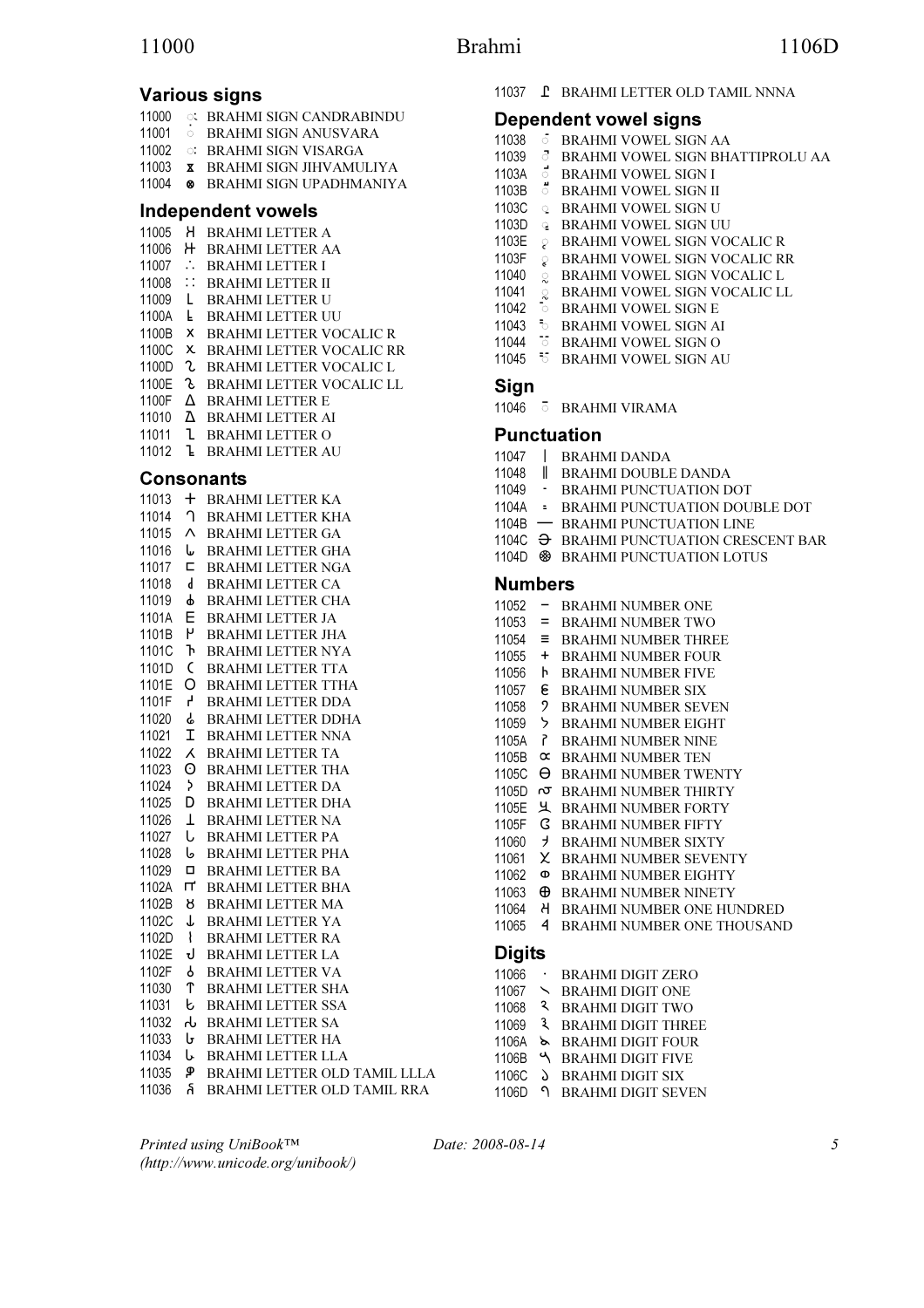1106E **WE BRAHMI DIGIT EIGHT** 1106F BRAHMI DIGIT NINE

6 Date: 2008-08-14

Printed using UniBook™ (http://www.unicode.org/unibook/)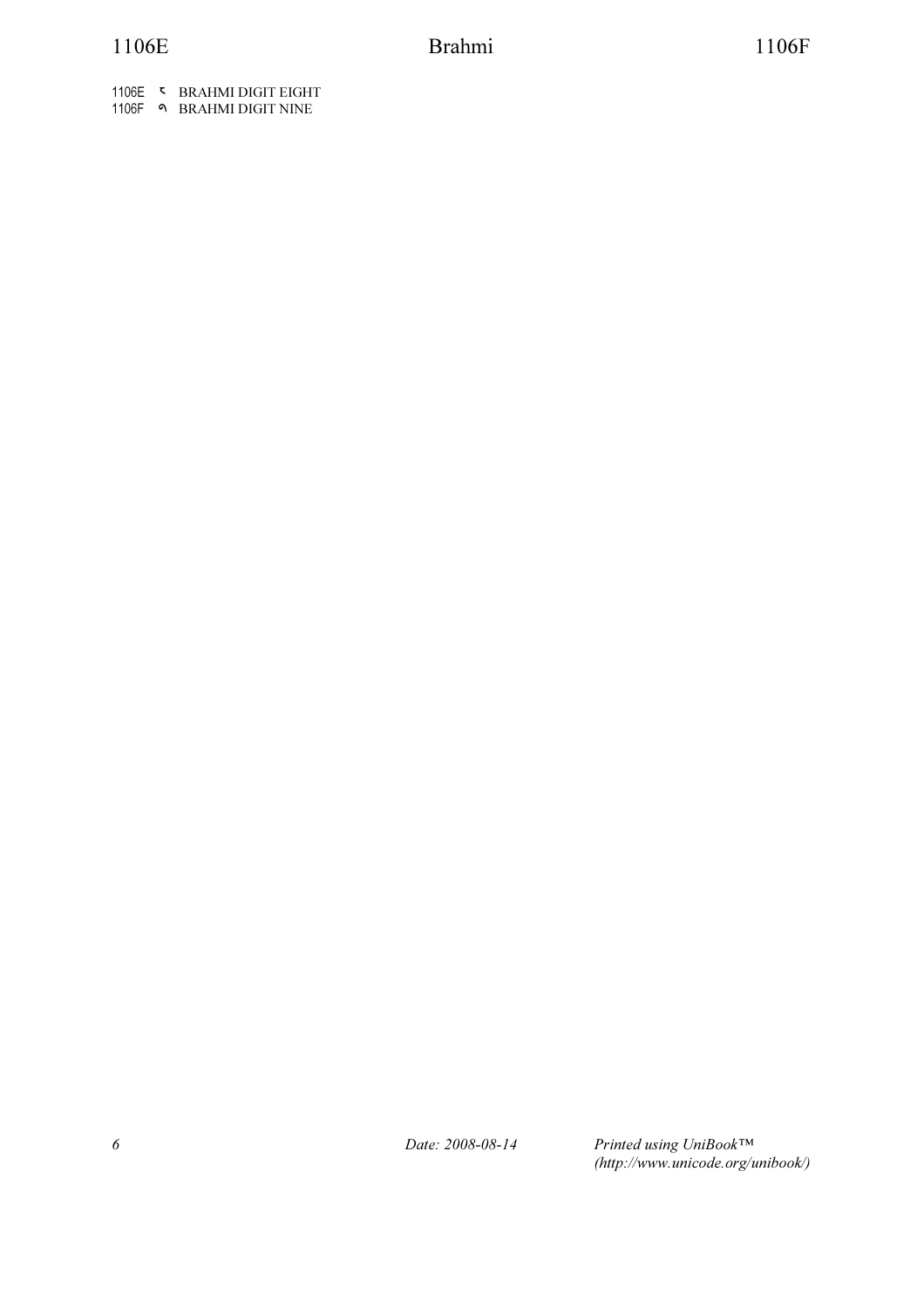### **A. Administrative**

1. Title **Progressing the encoding of Brahmi in the SMP of the UCS** 2. Requester's name Michael Everson, Andrew Glass, Stefan Baums. 3. Requester type (Member body/Liaison/Individual contribution) **Indi v i dual co ntri buti o n.** 4. Submission date **2008-08-14** 5. Requester's reference (if applicable) 6. Choose one of the following: 6a. This is a complete proposal **Yes.** 6b. More information will be provided later

#### **No.**

### **B. Technical – General**

1. Choose one of the following:

1a. This proposal is for a new script (set of characters)

**Yes.**

1b. Proposed name of script

**Brahmi .**

1c. The proposal is for addition of character(s) to an existing block

**No.**

1d. Name of the existing block

2. Number of characters in proposal

#### **108.**

3. Proposed category (A-Contemporary; B.1-Specialized (small collection); B.2-Specialized (large collection); C-Major extinct; D-Attested extinct; E-Minor extinct; F-Archaic Hieroglyphic or Ideographic; G-Obscure or questionable usage symbols)

**Categ o ry C.**

4a. Is a repertoire including character names provided?

**Yes.**

4b. If YES, are the names in accordance with the "character naming guidelines" in Annex L of P&P document?

**Yes.**

4c. Are the character shapes attached in a legible form suitable for review?

**Yes.**

5a. Who will provide the appropriate computerized font (ordered preference: True Type, or PostScript format) for publishing the standard?

#### Andrew Glass and Michael Everson.

5b. If available now, identify source(s) for the font (include address, e-mail, ftp-site, etc.) and indicate the tools used:

#### **Mi chael Ev ers o n, Fo nto g rapher.**

6a. Are references (to other character sets, dictionaries, descriptive texts etc.) provided?

**No. See N3941.**

6b. Are published examples of use (such as samples from newspapers, magazines, or other sources) of proposed characters attached? **Yes.**

7. Does the proposal address other aspects of character data processing (if applicable) such as input, presentation, sorting, searching, indexing, transliteration etc. (if yes please enclose information)?

**Yes.**

8. Submitters are invited to provide any additional information about Properties of the proposed Character(s) or Script that will assist in correct understanding of and correct linguistic processing of the proposed character(s) or script. Examples of such properties are: Casing information, Numeric information, Currency information, Display behaviour information such as line breaks, widths etc., Combining behaviour, Spacing behaviour, Directional behaviour, Default Collation behaviour, relevance in Mark Up contexts, Compatibility equivalence and other Unicode normalization related information. See the Unicode standard at http://www.unicode.org for such information on other scripts. Also see Unicode Character Database http://www. unicode. org/Public/UNIDATA/ UnicodeCharacterDatabase.html and associated Unicode Technical Reports for information needed for consideration by the Unicode Technical Committee for inclusion in the Unicode Standard. **See above.**

### **C. Technical – Justification**

1. Has this proposal for addition of character(s) been submitted before? If YES, explain.

### Yes. See N1685 and N3941.

2a. Has contact been made to members of the user community (for example: National Body, user groups of the script or characters, other experts, etc.)?

#### **Yes.**

2b. If YES, with whom? LOreSander, Jost Gippert, Gudrun Melzer.

2c. If YES, available relevant documents